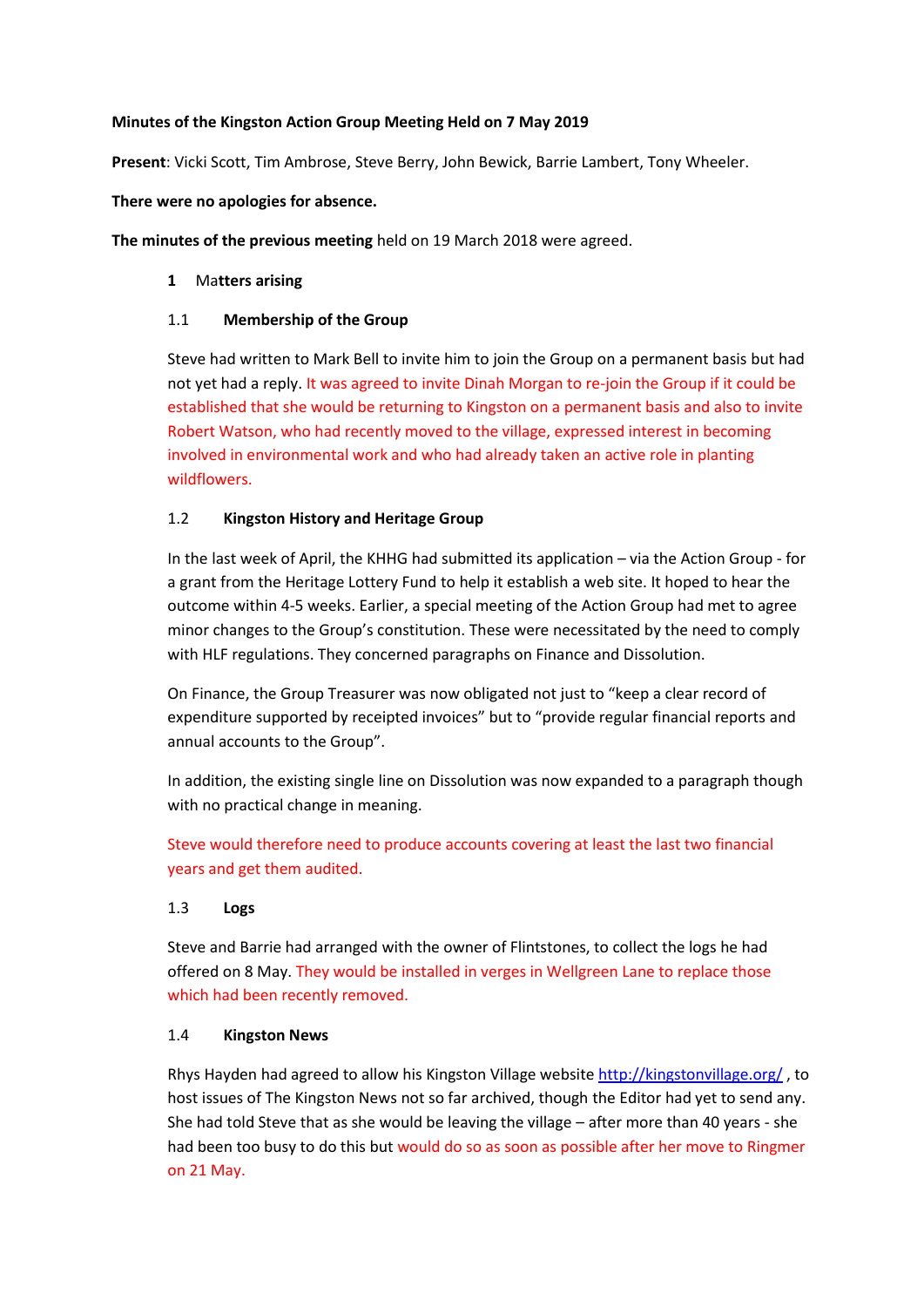It was agreed that the Secretary would write to the Editor on behalf of the Group to thank her for all her work on TKN over the last few years.

## 1.5 **Telephone Box**

The telephone box had been removed in April. Steve had just been advised by the Parish Clerk that this had been at the instigation of BT. The Council had been asked some years ago whether it wanted to buy the installation but at that time there had been no public interest in its future fate and it had therefore declined the offer.

The Group expressed regret at what had happened but agreed that nothing further could be done.

#### 2. **Finance**

2.1 Since the last meeting, Steve had been paid £500 of the £1084.31 owed to him. This left a balance of just £7-04 in the Group's account. However, it was confidently expected that Tesco would release the outstanding balance – in the sum of £1000 of the grant offered as soon as Steve had completed the final report.

## **3 Footpaths**

- 3.1 Tony had sent to Jeanne the large-scale local map on which Barrie had marked an alternative route for the footpath between Swanborough and Kingston suggested by the Group earlier in correspondence with Chloe Rowling, the Rights of Way Officer at ESCC in response to her earlier request. Jeanne had not yet replied to the request that she should contact the Land Registry to establish ownership of the fields which this new route would cross. When this had been done, the map and ownership details would be sent to ESCC.
- 3.2 At the last meeting it was reported that the Iford Estate did not plan any further work on the extension to the cycle path running parallel with the Kingston Road from a point opposite Spring Barn Farm and then progressing behind Wyevale to the Swanborough fishing lakes. The surface here was rough and unstable and negotiable with difficulty even on an off-road bike. However, some efforts had nonetheless very recently been made to improve the surface. It was now better than before but still somewhat soft.
- 3.3 Steve had taken no further action on the issue of getting two footpaths on Kingston Hill registered as public rights of way.

#### **4 Future Management of St Pancras Green**

4.1 Steve had written the proposed article for the TKN having first obtained the agreement of the KPC to the text. The essence of the proposal was to amend the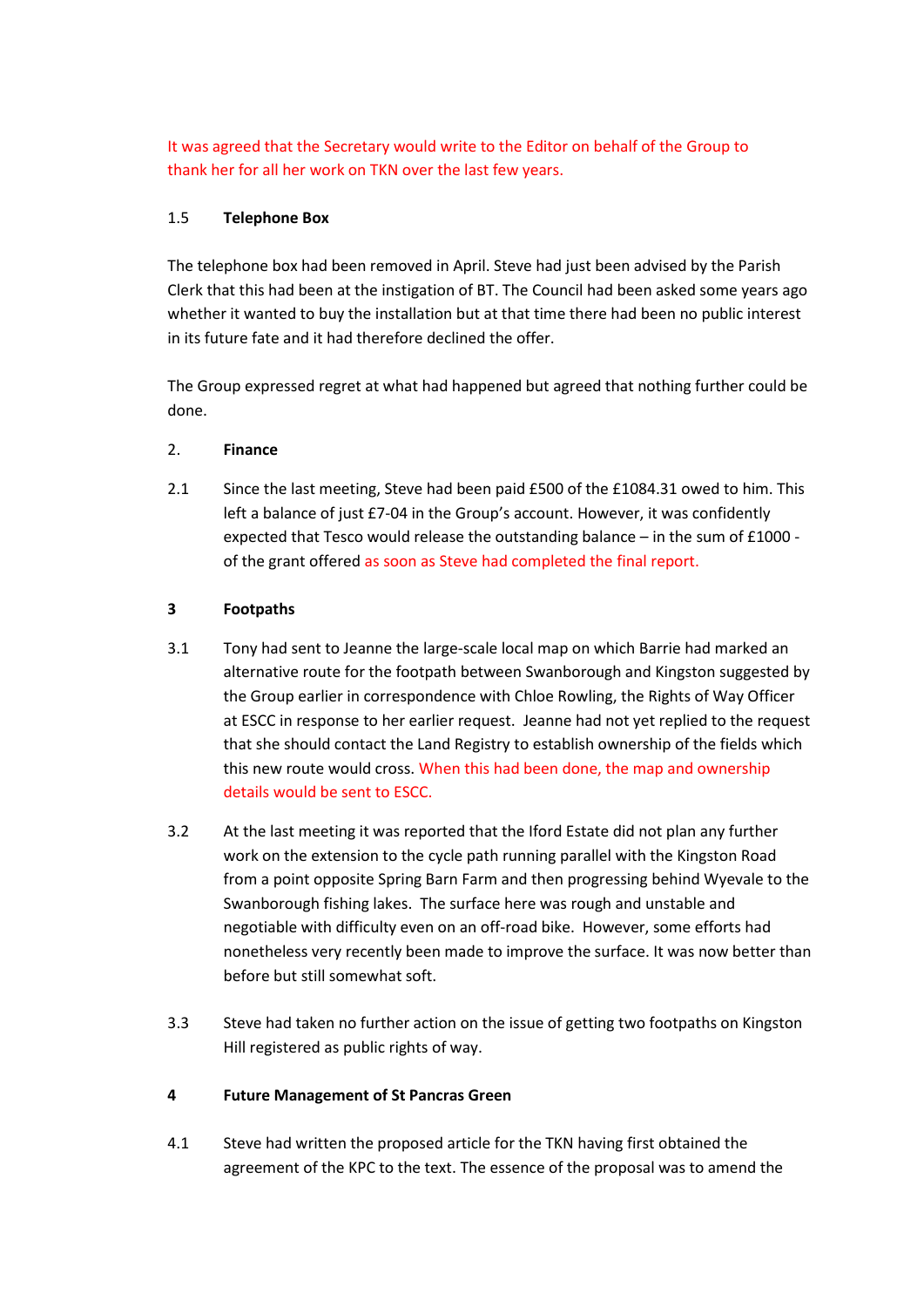management of sections of St Pancras Green in order to increase their value to wildlife.

4.2 The article set a deadline of 30 June for comments, to be made to the Clerk of the KPC. Several people had already given their support to the idea.

# **5 Tesco "Bags of Help" grant scheme**

- 5.1 In April and early May, the remaining wildflowers had been planted by volunteers. These consisted mainly of 250 primroses and around 50 each of ox-eye daisy, field scabious, hedge garlic and black knapweed, all selected for their value to wildlife and butterflies in particular.
- 5.2 A selection of much smaller numbers of other wildflowers had also been planted, predominantly below the hedge in the green above the north side of Ashcombe Lane, the hedge itself having been established by Action Group volunteers some previously. Some primroses had also been planted in the bank immediately above the road and a few others on the verge on the Lewes Road, below Appleberry Cottage. These last two locations had been chosen as there were already small colonies of primroses established there.

# **5 Traffic**

# 5.1 T**raffic speed**

KPC had been refused a licence by ESCC to use a portable speed sensor. This followed an analysis of the results of the ESCC's own traffic survey conducted in October 2018. Although this had found that more than one third of vehicles exceeded the speed limits along Ashcombe Lane and Wellgreen Lane, it was claimed that the *average* vehicle speed did not reach the necessary threshold of 10% over the speed limit plus a 2 mph further leeway – i.e. 35 mph. Since much of the traffic at peak times would necessarily have been travelling extremely slowly because of congestion, the Group felt that ESCC's arguments were weak and unjustified.

5.2 John would convey the Group's disappointment at this outcome, together with the Group's concern about the recent semi-erasure of the speed control bumps in Wellgreen Lane. He would also raise with the KPC the possibility of a further traffic survey, based this time at the Wellgreen Lane end of the village. This was likely to be supported by the new Councillor for the village (and extended area) elected on 3 May.

## 5.3 **Pollution**

The meeting involving John Bewick, representing the KPC, Kirsty Smallbone from Brighton University and Andrew Dobell, the Head Teacher at the village school to see whether measurements of emissions at the school entrance could be taken had